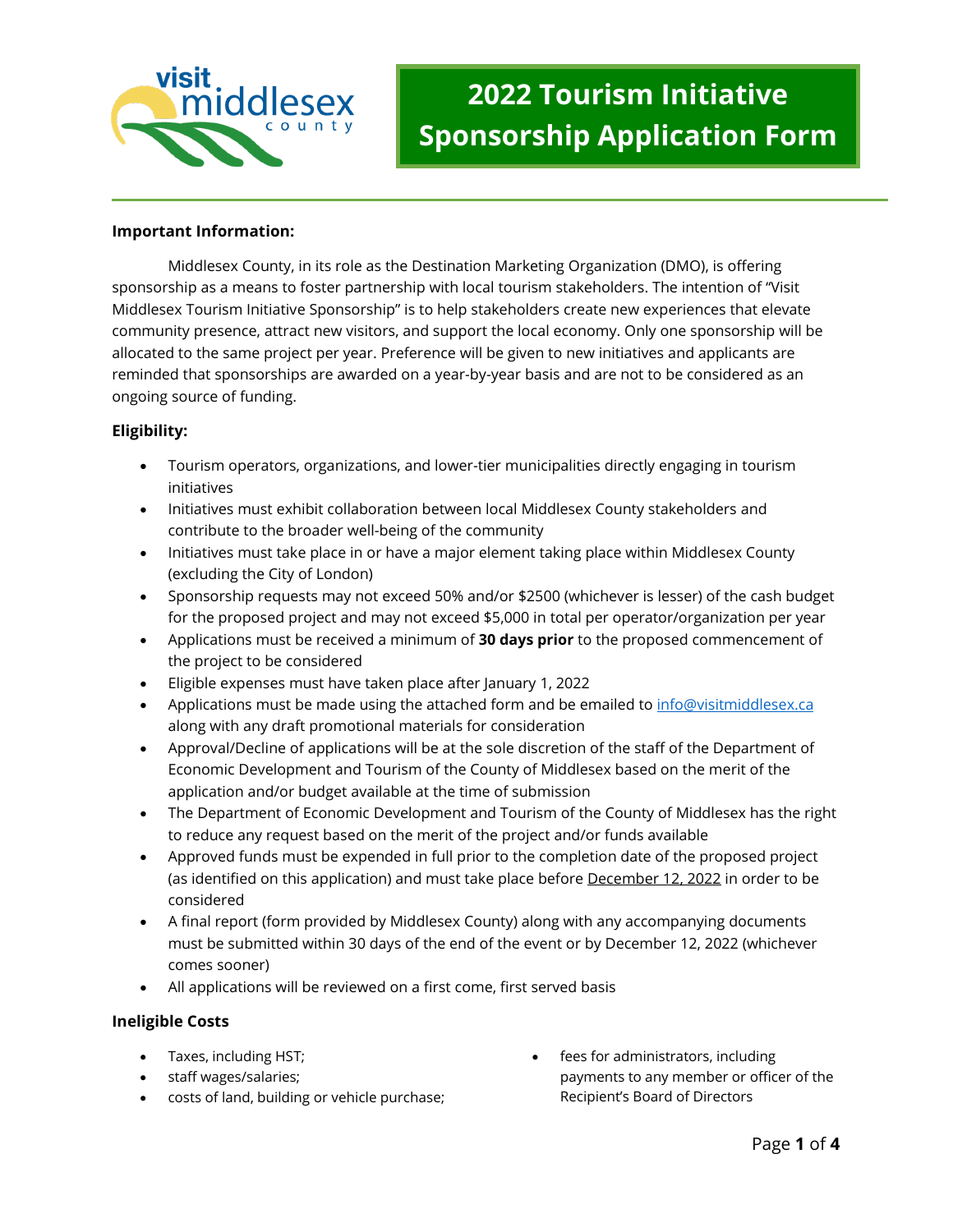| <b>Applicant Information</b>          |                    |              |                                                                |  |  |  |
|---------------------------------------|--------------------|--------------|----------------------------------------------------------------|--|--|--|
| Name of Applicant(s):                 |                    |              |                                                                |  |  |  |
| Position/Role:                        |                    |              |                                                                |  |  |  |
| Name of Lead Business / Organization: |                    |              |                                                                |  |  |  |
| <b>Street Address:</b>                | Postal Code:       | City / Town: | Municipality:                                                  |  |  |  |
| <b>Business Phone Number:</b>         | Cell Phone Number: |              | Social Media Page(s) Where<br>the Initiative Will be Promoted: |  |  |  |
| Email Address:                        | Website:           |              |                                                                |  |  |  |

| <b>Project Information</b>                                                                               |                          |  |  |  |
|----------------------------------------------------------------------------------------------------------|--------------------------|--|--|--|
| Name of Project/Event:                                                                                   |                          |  |  |  |
| Location:                                                                                                |                          |  |  |  |
| Start Date(s) of Project:                                                                                | End Date of the Project: |  |  |  |
|                                                                                                          |                          |  |  |  |
| Describe your proposed initiative.                                                                       |                          |  |  |  |
|                                                                                                          |                          |  |  |  |
|                                                                                                          |                          |  |  |  |
|                                                                                                          |                          |  |  |  |
|                                                                                                          |                          |  |  |  |
|                                                                                                          |                          |  |  |  |
| List the Middlesex County-based stakeholders you are collaborating with on this initiative. Describe the |                          |  |  |  |
| nature of each collaboration.                                                                            |                          |  |  |  |
| Middlesex County Stakeholder:                                                                            | Nature of Collaboration: |  |  |  |
|                                                                                                          |                          |  |  |  |
|                                                                                                          |                          |  |  |  |
|                                                                                                          |                          |  |  |  |
|                                                                                                          |                          |  |  |  |
|                                                                                                          |                          |  |  |  |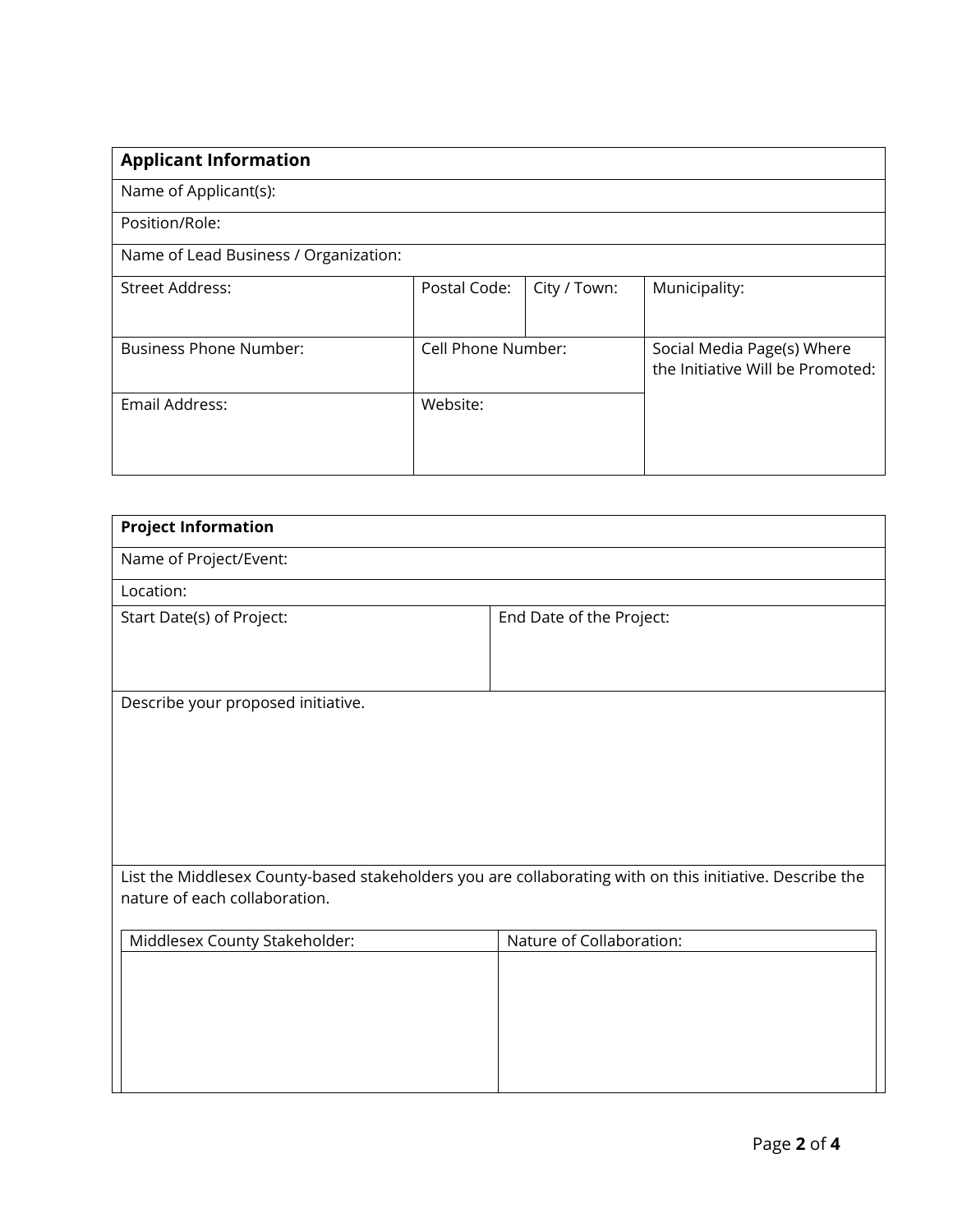| Provide an itemized cash budget for your project using the following table and attach quotes for the |
|------------------------------------------------------------------------------------------------------|
| costs you are including with your application.                                                       |

| Type of Expense (i.e. venue; rentals;                                                                      | Cost: | Source of Revenue: | Purpose of Expense: |  |  |  |
|------------------------------------------------------------------------------------------------------------|-------|--------------------|---------------------|--|--|--|
| promotional items; entertainment; etc.):                                                                   |       |                    |                     |  |  |  |
|                                                                                                            |       |                    |                     |  |  |  |
|                                                                                                            |       |                    |                     |  |  |  |
|                                                                                                            |       |                    |                     |  |  |  |
|                                                                                                            |       |                    |                     |  |  |  |
|                                                                                                            |       |                    |                     |  |  |  |
|                                                                                                            |       |                    |                     |  |  |  |
|                                                                                                            |       |                    |                     |  |  |  |
|                                                                                                            |       |                    |                     |  |  |  |
|                                                                                                            |       |                    |                     |  |  |  |
|                                                                                                            |       |                    |                     |  |  |  |
|                                                                                                            |       |                    |                     |  |  |  |
|                                                                                                            |       |                    |                     |  |  |  |
|                                                                                                            |       |                    |                     |  |  |  |
|                                                                                                            |       |                    |                     |  |  |  |
|                                                                                                            |       |                    |                     |  |  |  |
|                                                                                                            |       |                    |                     |  |  |  |
|                                                                                                            |       |                    |                     |  |  |  |
| Total Budget : _____________________                                                                       |       |                    |                     |  |  |  |
|                                                                                                            |       |                    |                     |  |  |  |
|                                                                                                            |       |                    |                     |  |  |  |
|                                                                                                            |       |                    |                     |  |  |  |
| Describe the target market for your initiative. Indicate in detail the number/percentage of Middlesex      |       |                    |                     |  |  |  |
|                                                                                                            |       |                    |                     |  |  |  |
|                                                                                                            |       |                    |                     |  |  |  |
| residents versus tourists you expect will be attracted to the County as a result of this project; and over |       |                    |                     |  |  |  |
| what period of time?                                                                                       |       |                    |                     |  |  |  |
|                                                                                                            |       |                    |                     |  |  |  |
|                                                                                                            |       |                    |                     |  |  |  |
|                                                                                                            |       |                    |                     |  |  |  |
|                                                                                                            |       |                    |                     |  |  |  |
|                                                                                                            |       |                    |                     |  |  |  |
|                                                                                                            |       |                    |                     |  |  |  |
|                                                                                                            |       |                    |                     |  |  |  |
|                                                                                                            |       |                    |                     |  |  |  |
| Detail the economic impact your initiative will have on Middlesex County.                                  |       |                    |                     |  |  |  |
|                                                                                                            |       |                    |                     |  |  |  |
|                                                                                                            |       |                    |                     |  |  |  |
|                                                                                                            |       |                    |                     |  |  |  |
|                                                                                                            |       |                    |                     |  |  |  |
|                                                                                                            |       |                    |                     |  |  |  |
|                                                                                                            |       |                    |                     |  |  |  |
|                                                                                                            |       |                    |                     |  |  |  |
|                                                                                                            |       |                    |                     |  |  |  |